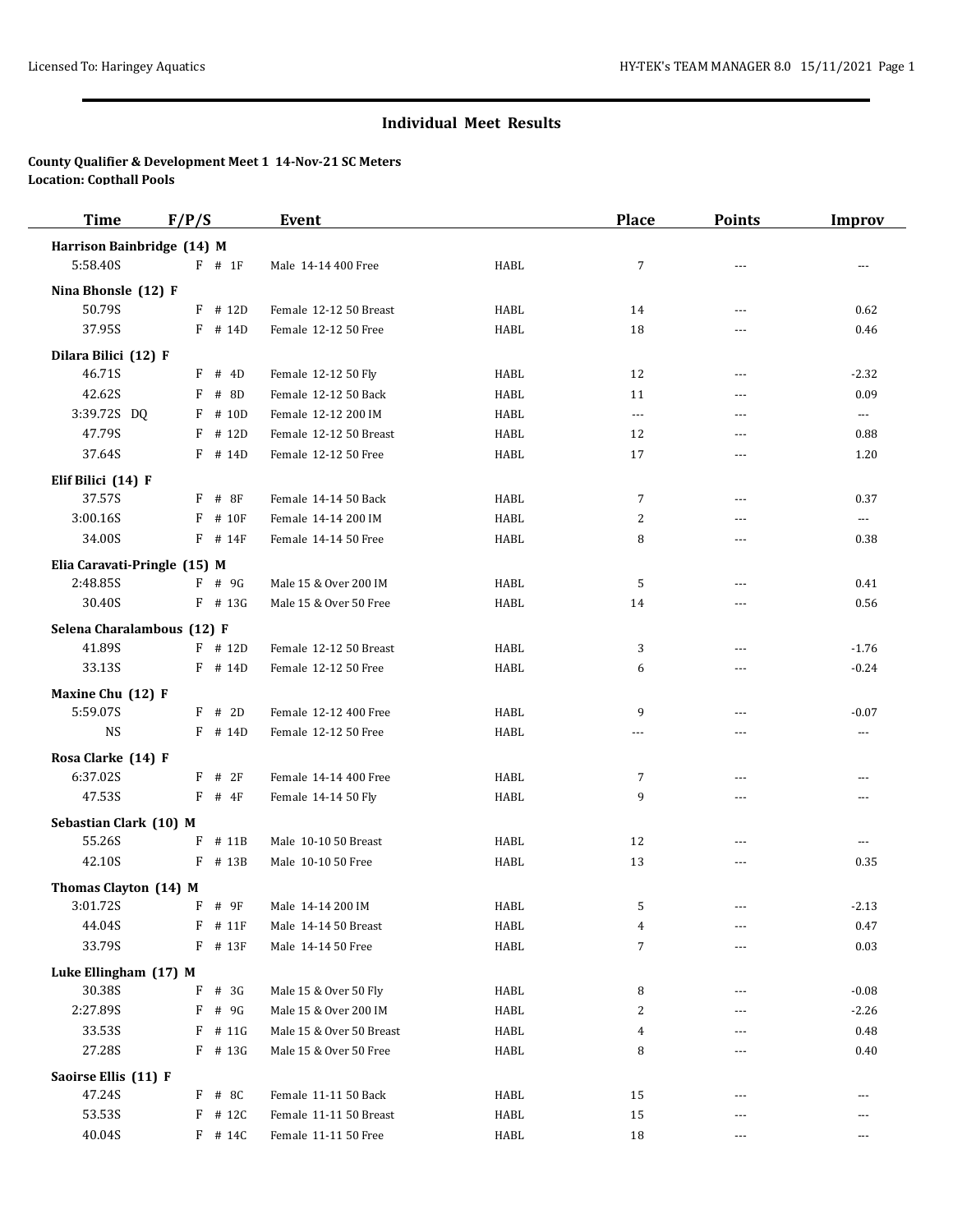### **Individual Meet Results**

### **County Qualifier & Development Meet 1 14-Nov-21 SC Meters Location: Copthall Pools**

| <b>Time</b>                     | F/P/S |              | <b>Event</b>               |             | <b>Place</b>     | <b>Points</b>  | <b>Improv</b> |
|---------------------------------|-------|--------------|----------------------------|-------------|------------------|----------------|---------------|
| Khai Fairbairn (12) F           |       |              |                            |             |                  |                |               |
| 37.21S                          | F     | # 4D         | Female 12-12 50 Fly        | HABL        | 6                | ---            | $-1.29$       |
| 41.39S                          | F     | # 8D         | Female 12-12 50 Back       | HABL        | 9                | $---$          | 0.58          |
| 34.42S                          | F     | # 14D        | Female 12-12 50 Free       | <b>HABL</b> | 14               | ---            | $-1.98$       |
| Adriana Fazzani (14) F          |       |              |                            |             |                  |                |               |
| 37.10S                          | F     | #8F          | Female 14-14 50 Back       | HABL        | 3                | ---            | 0.29          |
| 3:02.34S                        | F     | # 10F        | Female 14-14 200 IM        | HABL        | 3                | ---            | $-3.66$       |
| 43.46S                          | F     | # 12F        | Female 14-14 50 Breast     | <b>HABL</b> | 4                | $---$          | 0.43          |
| 33.25S                          |       | $F$ # 14 $F$ | Female 14-14 50 Free       | HABL        | $\overline{4}$   | ---            | 0.32          |
| Miranda Gomez-Velasco (17) F    |       |              |                            |             |                  |                |               |
| 39.17S                          |       | $F$ # 4G     | Female 15 & Over 50 Fly    | HABL        | 4                | ---            | 1.84          |
| 40.93S                          | F     | # 8G         | Female 15 & Over 50 Back   | HABL        | 3                | $---$          | 0.73          |
| 3:24.94S                        | F     | # 10G        | Female 15 & Over 200 IM    | <b>HABL</b> | 3                | $\overline{a}$ | 19.13         |
| 47.20S                          | F     | # 12G        | Female 15 & Over 50 Breast | HABL        | 3                |                | 3.14          |
| 33.75S                          |       | $F$ # 14G    | Female 15 & Over 50 Free   | HABL        | $\overline{4}$   | ---            | 0.92          |
| Kyrique Griffith-Preprah (15) M |       |              |                            |             |                  |                |               |
| 32.72S                          |       | $F$ # 3G     | Male 15 & Over 50 Fly      | HABL        | 10               | $\overline{a}$ | $-0.24$       |
| 32.64S                          | F     | # 7G         | Male 15 & Over 50 Back     | HABL        | $\overline{4}$   | ---            | 0.21          |
| 27.74S                          |       | $F$ # 13G    | Male 15 & Over 50 Free     | HABL        | 9                | $\overline{a}$ | 0.63          |
| Maja Grzybek (14) F             |       |              |                            |             |                  |                |               |
| 5:13.78S                        | F     | # 2F         | Female 14-14 400 Free      | HABL        | 2                | $---$          | 0.31          |
| 37.16S                          |       | $F$ # 8F     | Female 14-14 50 Back       | HABL        | $\overline{4}$   | $\overline{a}$ | 0.76          |
| Amy Hanson (11) F               |       |              |                            |             |                  |                |               |
| 42.56S                          |       | $F$ # 12C    | Female 11-11 50 Breast     | <b>HABL</b> | 2                |                | 0.68          |
| 35.98S                          |       | $F$ # 14C    | Female 11-11 50 Free       | HABL        | $\boldsymbol{7}$ | $---$          | $-1.18$       |
| Haydn Hoole (17) M              |       |              |                            |             |                  |                |               |
| 27.20S                          |       | $F$ # 3G     | Male 15 & Over 50 Fly      | <b>HABL</b> | $\mathbf{1}$     | ---            | 0.29          |
| 28.53S                          | F     | # 7G         | Male 15 & Over 50 Back     | HABL        | $\mathbf{1}$     | $- - -$        | 0.24          |
| 32.07S                          | F     | # 11G        | Male 15 & Over 50 Breast   | HABL        | 2                | ---            | 0.17          |
| 24.72S                          |       | $F$ # 13G    | Male 15 & Over 50 Free     | HABL        | $\mathbf{1}$     | ---            | 0.26          |
| Linnoa Hurcombe (10) F          |       |              |                            |             |                  |                |               |
| 6:10.71S                        |       | $F$ # 2B     | Female 10-10 400 Free      | HABL        | 3                | ---            | $-13.77$      |
| 42.78S                          | F     | # 8B         | Female 10-10 50 Back       | HABL        | 6                |                | $-2.78$       |
| 3:27.05S                        |       | F # 10B      | Female 10-10 200 IM        | HABL        | 3                |                | $-0.94$       |
| Alvina Jakupi (15) F            |       |              |                            |             |                  |                |               |
| 44.04S                          |       | $F$ # 8G     | Female 15 & Over 50 Back   | HABL        | 4                |                | 0.54          |
| 36.19S                          |       | $F$ # 14G    | Female 15 & Over 50 Free   | HABL        | 5                | ---            | $-0.27$       |
| Jemima Mccourt (12) F           |       |              |                            |             |                  |                |               |
| 41.66S                          |       | $F$ # 14D    | Female 12-12 50 Free       | HABL        | 22               | ---            | $-6.53$       |
| Luca Paduraru (14) M            |       |              |                            |             |                  |                |               |
| 36.95S                          |       | F # 7F       | Male 14-14 50 Back         | HABL        | 4                |                | $-0.85$       |
| 39.94S                          | F     | # 11F        | Male 14-14 50 Breast       | HABL        | 2                | ---            | 0.03          |
| 30.56S                          |       | $F$ # 13 $F$ | Male 14-14 50 Free         | HABL        | 4                | ---            | $-0.16$       |
|                                 |       |              |                            |             |                  |                |               |